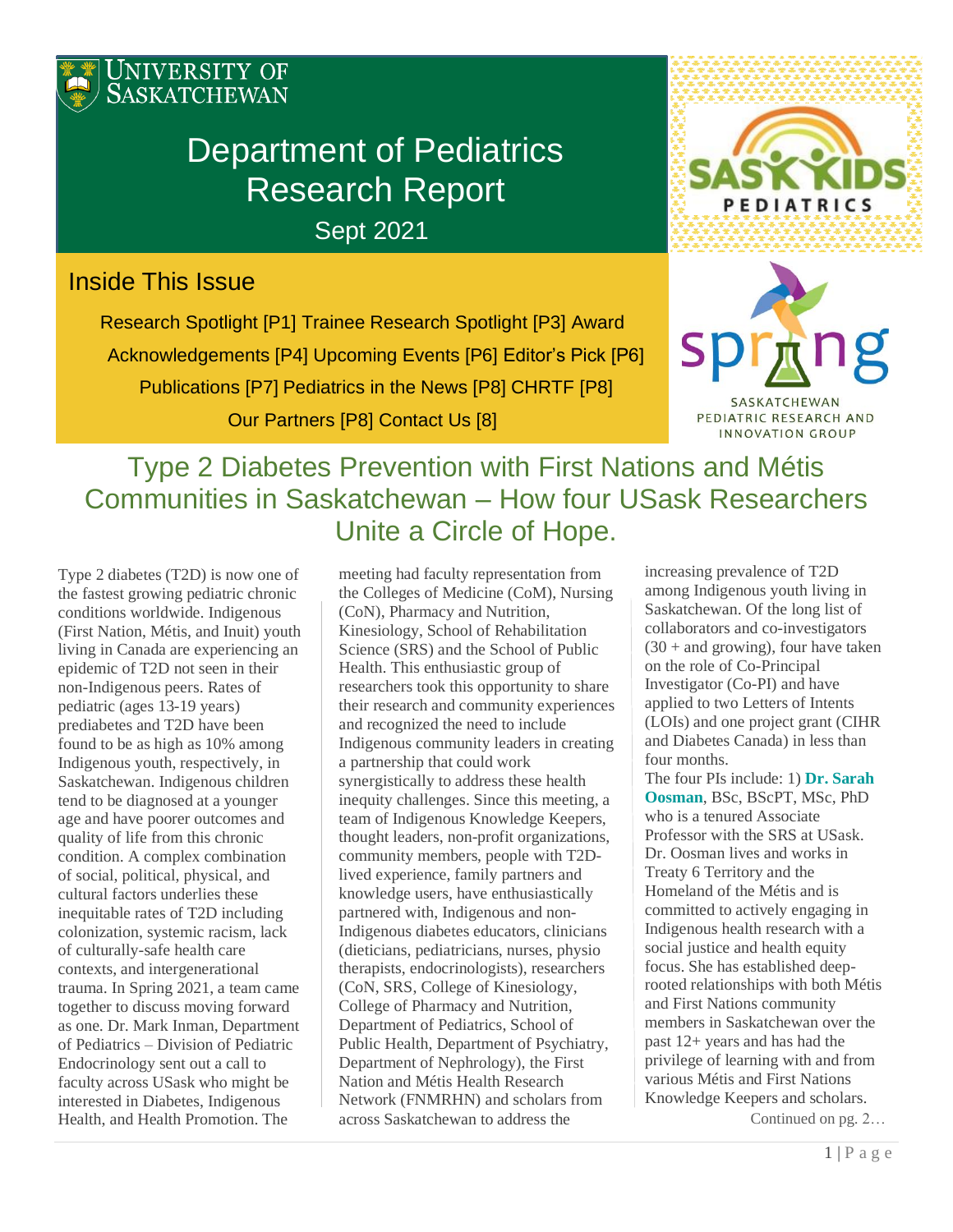#### **Department of Pediatrics Research Report**

…Diabetes, continued from pg. 1

Dr. Oosman's research has focused on building a Métis-driven health-promoting school intervention designed to prevent T2D among young Métis school-age children. She has also led research exploring unique intervention implementation processes necessary across diverse First Nations and Métis communities. She extends this health-promotion and intervention research across the life trajectory to include healthy aging among Métis youth through to older Métis adults. With her 12+ years of experience working with communities she ensures this group will apply a participatory action team-science approach that creates space for honouring the emergence of Indigenous knowledge, epistemology, and practice above that of Western ways of knowing.





2) **Dr. Jill Bally**, BSN, RN, BA(Psych), MN, PhD is a tenured Associate Professor in the CofN, USask. As Co-PI, Dr. Bally brings an expansive and diverse pediatric clinical background spanning more than twenty years. Her primary research objective is to develop clinically useful knowledge that will translate into improved accessible and equitable familycentred healthcare in pediatric settings. Currently, Dr. Bally is engaged in interdisciplinary, patient-oriented, interventional research focused on hope and rooted in participatory and antioppressive qualitative and mixed methods approaches. Her research commitment includes honouring the voices of Indigenous families and co-creating in-depth understandings of lifelimiting and life-threatening illnesses, caregiving, and healthcare experiences.

Past research has included investigating the prevalence of prediabetes and T2D amongst youth in SK, as well as exploring culturally safe health promotion approaches to T2D in Indigenous youth and their families; 3) **Dr. Amanda Froehlich-Chow**, MSc, PhD, is a Métis Scholar and Assistant Professor with the School of Public Health at USask. Her research focuses on preventative wellness focused interventions to promote the health of Indigenous, rural and remote communities, particularly among children, their families, and communities. As an early career researcher, Dr. Froehlich-Chow has devoted the past few years to collaborating with community (Indigenous and non-Indigenous allies) to develop, implement and evaluate community-based health promotion interventions rooted in Indigenous Ways and methodologies. 4) **Dr. Shelley Spurr**, RN, MBA, PhD is a tenured Associate Professor with the CoN at USask, Dr. Spurr has over 20 years of clinical nursing experience with Indigenous children, youth, and their families. This experience has led to a broad awareness and understanding of the inequalities that exist for all Indigenous peoples within the settler-based health care systems. She is committed to addressing the legacy of suffering due to many injustices to progress to better health outcomes for Indigenous peoples living in Canada. A career highlight was co-leading the development of the *Caring for Kids Where They Live* interprofessional pediatric clinical learning program in Saskatoon, Île-à-la-Crosse, and La Ronge that brings together Nursing, Dentistry, and Medicine students to build capacity and improve the standard of care for Indigenous children and youth. Dr. Spurr's current research includes promoting the health and wellness of children, youth and their families and includes developing prevention strategies that employ culturally safe participant-centered approaches and actively engage Indigenous youth in maintaining and protecting their health and wellness in ways that link directly to their culture, language, and ancestral teachings through meaningful connection with their family, community, and Knowledge Keepers.





Given the prevalence of pediatric T2D and its impact on Indigenous youth and their families, effective Indigenous culture-driven interventions are urgently needed to promote improved health outcomes. This team aims to maintain and strengthen relationships with diverse Métis and First Nation Knowledge keepers, thought leaders, persons living with diabetes, community members, and stakeholders across diverse Indigenous communities in Saskatchewan. Through this work, the Co-leads and team will use an established community-engaged "THINK" (Thoughtful, Healing, Innovative, Nurturing, Knowledge) Tank previously and successfully applied by co-Investigator Dr. Caroline Tait in her organ transplant research program. The THINK Tank model employs inductive Indigenous research methods to gain enhanced understanding of First Nation and Métis perceptions, experiences, and aspirations for health and wellness that are critical in the context of T2D prevention and treatment.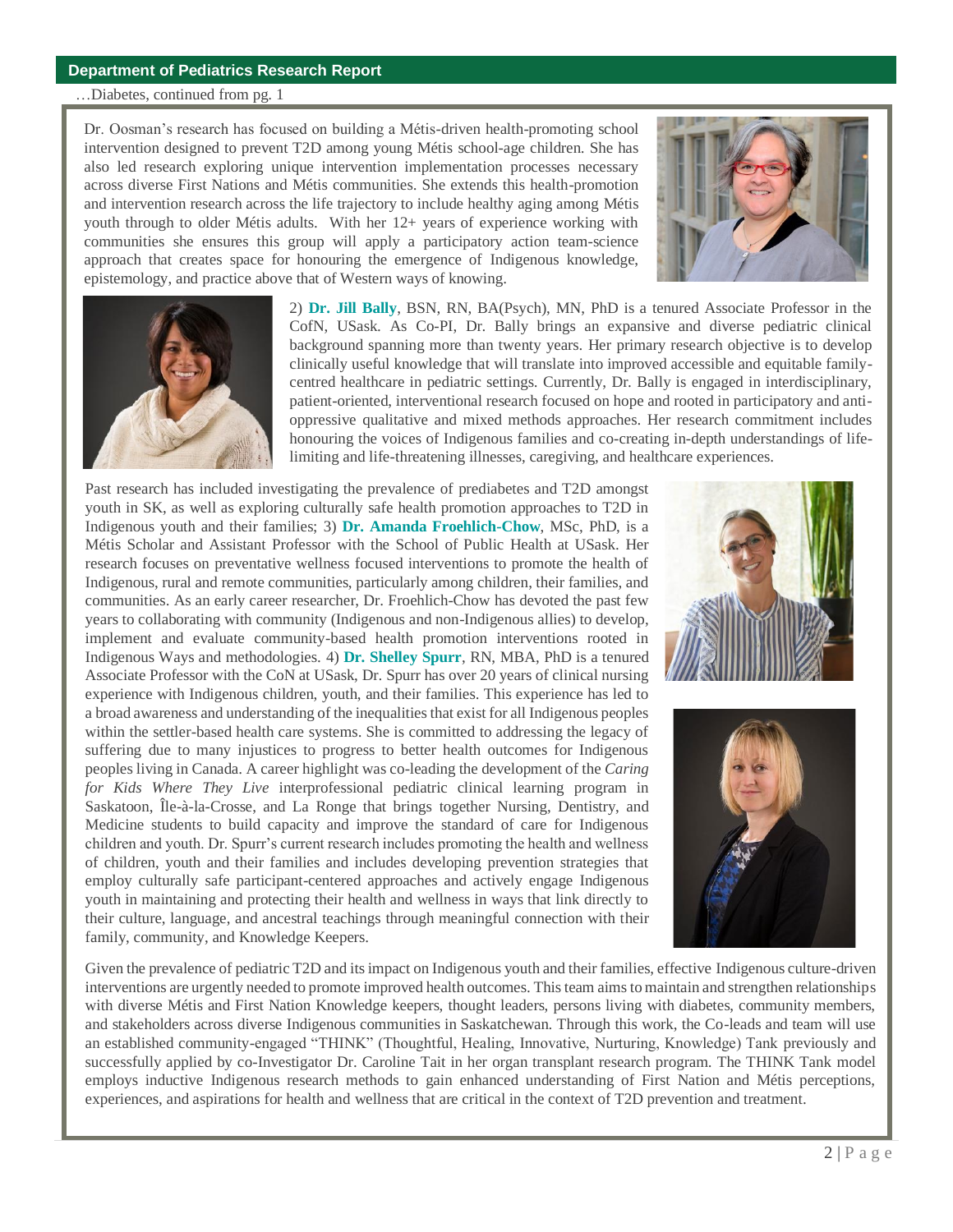#### **Department of Pediatrics Research Report Sept 2021**

# **Child Health Research Trainee Spotlight**

Children with diabetes require bloodwork every three months to monitor their HbA1c and children being screened or investigated for diabetes require the same testing. For children who live in remote and rural areas of Saskatchewan, getting into a lab can be difficult. This testing has been further exacerbated during COVID when families have a lot of concern around going into a lab, and health care facilities are trying to limit exposures. Children also experience a lot of anxiety and distress around getting venous bloodwork done every month.

Meet **Dr. Mallory McNiven** and **Dr. Netusha Thevaranjan**. Dr. McNiven is currently in her third year as a pediatric resident. Prior to her residency she completed a BSc in Math and Physical Sciences from the University of Alberta, and an MD from the University of Calgary. Dr. Netusha Thevaranjan is currently in her second year as a pediatric resident. Prior to residency she completed her BSc in Life Sciences in 2014 from McMaster University. She went on to complete a MSc in Immunology from McMaster University and a MD from the University of Limerick in Ireland.



Dr. Mallory McNiven



Dr. Netusha Thevaranjan

Drs. McNiven and Thevaranjan are currently working on a project in Pediatric Endocrinology and Diabetes in collaboration with The LiveWell Pediatric Diabetes and Endocrinology Program, as well as SHA and the Regina Laboratory. Their work is investigating innovative ways to screen children with diabetes. Their team is guided by **Dr. Mark Inman** who leads this research in addition to the Pediatric Endocrinologists in Saskatoon, **Drs. Nour and Yau**, and **Dr. Flavelle** in Regina.

This team hopes to use dried bloodspot cards to collect capillary blood samples from kids using their everyday finger pokes to test HbA1c. Their current study is confirming that these samples are accurate in comparison to the standard venous HbA1c. The next stage will test this dried blood spot testing as a screening tool for diabetes.

For children and families in rural Saskatchewan, this screening method would take away the multiple barriers they currently face when accessing care. It is this research team's hope that tests could be performed at home and mailed in or done immediately in clinic so families don't need an additional lab visit. This method could potentially ease the burden of frequent lab visits and reduce the anxiety around bloodwork. Netusha and Mallory both plan to pursue research throughout their career and we look forward to sharing their future successes.

…Diabetes, continued from pg. 2

Through the relational and participatory approach to these proposed research projects, Indigenous youth will draw on the strengths of their language, culture, land, family, and community (including Knowledge Keepers) as they learn how to independently optimize their health while living with T2D.

Shelley, Jill, Amanda, and Sarah, in partnership with Indigenous Knowledge Keepers and other First Nation, Métis, and non-Indigenous co-investigators and collaborators, are committed to ensuring these health promotion/T2D prevention research initiatives are driven by Indigenous communities, culture, protocols, and practices. These partnerships are a reflection and example of how to 'uplift Indigenization' in research as described in [USask's Research Plan \(2018-2025\).](https://vpresearch.usask.ca/about-us/our-vision,-strategic-plans-and-initiatives1/research-plan-2018-2025.php#1InstitutionalFortitude) Together with their team of both academic and community partners they will ground this innovative research in a safe 'ethical space' that is continuously guided by Métis and First Nations' perspectives. Creating this team was an achievement in itself that portends great progress to come.

Thank you to Drs. Bally, Froehlich-Chow, Oosman, and Spurr for providing content for this article. They would like to thank [FMRHN,](https://research-groups.usask.ca/fmhrn/) Fleur MacQueen Smith, and [Greg Riehl](https://research-groups.usask.ca/neihrcoordcentre/profiles/greg-riehl.php) for their support with the applications. They would also like to acknowledge the following **collaborators** and **co-applicants** for the submitted funding opportunities:

CIHR Team Grant: Diabetes Prevention and Treatment in Indigenous Communities: Resilience and Wellness – LOI:

Allison Cammer, Heather Foulds, Stacey Lovo, Daphne Yau, Tim Eashappie Sr., Norman Fleury, Gilbert Kewistep, Judy Pelly, TJ Roy, Kathy Wahpepah, Margaret Laroque, Helen Tootoosis, Amanda Laliberte, Joyce & Chloe Maurice, Liz Durocher, Barbara MacDonald, Veronica McKinney, Rebecca Sovdi, Allan Adam, Megan Clark, Ibraham Khan, Nola Kornder, Nnamdi Ndubuka Diabetes Canada LOI & Operating Grant: Rebecca Sovdi, Barbara MacDonald, Mark Inman, Munier Nour, Daphne Yau, Heather Foulds, Caroline Tait, Joanne Kappel, Audrey Zucker-Levin, Hassan Vatanparast, Allison Cammer, Heather Hodgson-Viden, Liris Smith, Megan Clarke, Helen Tootoosis, Liz Durocher, Margaret Larocque, Amanda Laliberte, Joyce & Chloe Maurice, Nola Kornder, Judy Pelly, Gilbert Kewistep, Mike Marion, Duane Favel

For further reading check out the following publications from these four researchers: [Dr. Jill Bally](https://nursing.usask.ca/people/jill-bally.php) [Dr. Amanda Froehlich-Chow](https://sph.usask.ca/people/faculty-profiles/amanda-froehlich-chow.php#RecentPublications) [Dr. Sarah Oosman](https://scholar.google.ca/citations?user=WcxbNg8AAAAJ&hl=en) [Dr. Shelly Spurr](https://nursing.usask.ca/people/shelley-spurr.php)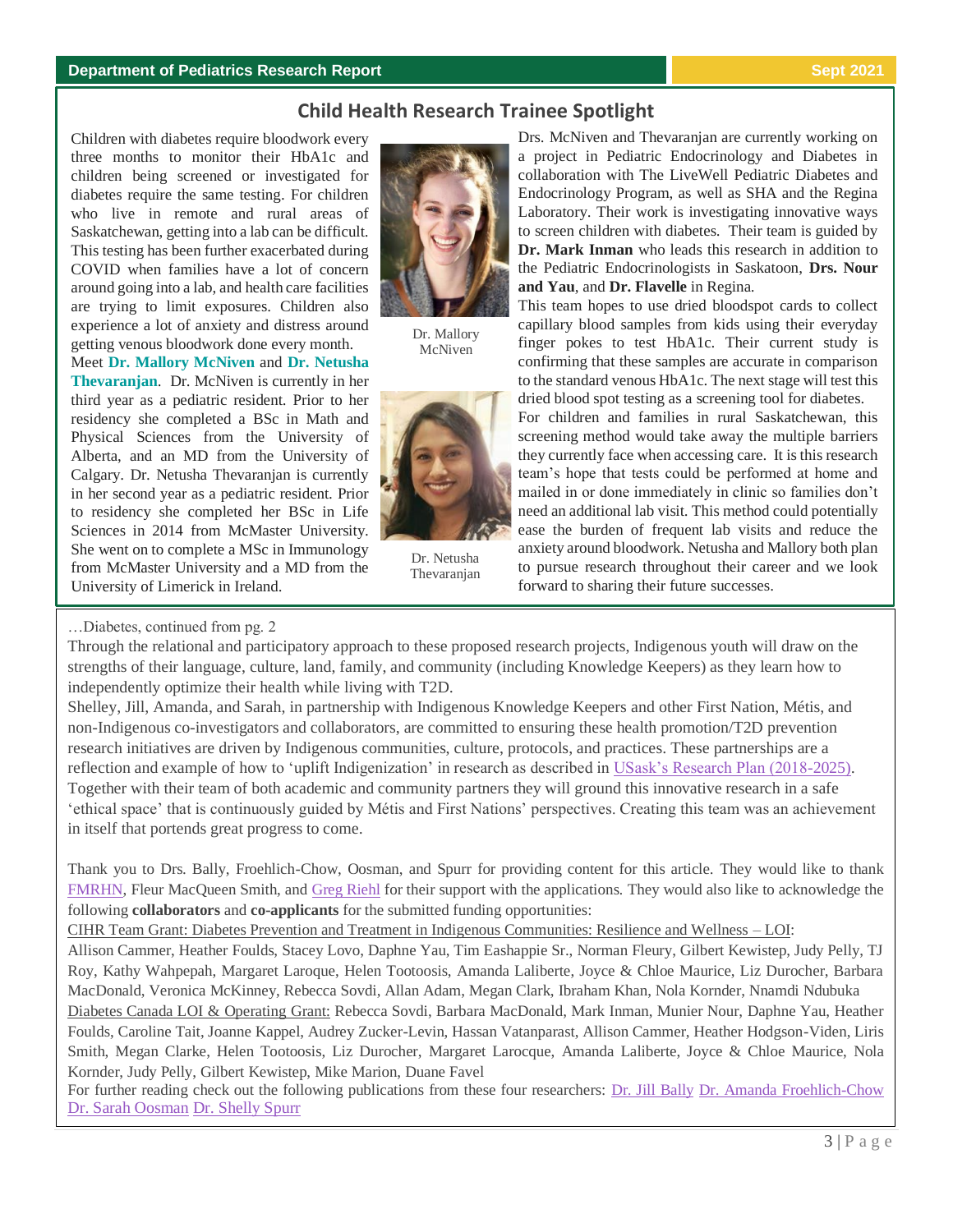# **Congrats to the JPCHF 2020-2021 Research Grant Covid-19 Focus Awardees!**

### **A Study to Evaluate a Protein in Children with Widespread Inflammation Associated with Exposure to the Virus that Causes COVID-19**

Co-Principal Applicants: Alan Rosenberg, Mehul Jariwala

Co-Investigators: Tanya Holt, George Katselis, Trent Kehrig, Kate Neufeld, Rupesh Chawla

This proposed research is being done to help understand and care for children who have severe inflammation throughout their bodies after exposure to the virus that causes COVID-19. In this study, we will measure a protein named HMGB 1 in the blood of affected children and test to see if the child has a change in the gene that regulates the production of HMGB1. HMGB1 is a protein that can be present in high levels in some people when there is inflammation present, as can occur when people are exposed to the virus that causes COVID-19.

What will be done during the study? We will take one blood sample from the child at the same time blood is being collected for the child's regular care. We will also collect information from the child's medical record. No further testing, visits, or treatments will be done related to the study.

Why is this study important? We believe that knowing the levels of HMGB1 in children with inflammation associated with COVID-19 in will help diagnose and treat children with this condition.

### **Okawimaw Kanosimowin: Mother's Bundle; A peer-driven approach to improving Indigenous maternal and birth outcomes in Saskatchewan.**

Co-Principal Applicant: Mamata Pandey

Team Members: Susanne Nicolay, Brian Geller, Vicky Schultz, Sarah Kozusko, Brianna LaPlante, Jolee Sasakamoose, Twyla Salm, Heather Sinclair Birns

This project will enhance access for maternal and child health services to geographically isolated Indigenous communities and marginalized people disadvantage during the pandemic. By engaging relevant stakeholders, such as patients, healthcare professionals, community members and health researchers, the project will identify: 1) the maternal needs of Indigenous people in urban and rural areas; 2) the provision of health care services; and 3) processes to increase timely access for Indigenous women and newborns. A multi-disciplinary research team will harmonize Western and traditional Indigenous birthing practices and train Indigenous people with lived experiences (peers). Peers are encouraged to incorporate these traditional approaches and best practices in their lifestyle thereby serving as models. Finally, a gift box consisting of specific health information, service contacts and support individual contact information, traditional medicinal supports, cultural gifts, a food mill, and important postpartum support products for will be created to support mothers and newborns postpartum.

# **The effect of wearing a face mask for prevention of COVID transmission during hockey on exercise performance in children**

Principal Applicant: Philip Chilibeck

Co-Investigators: Keely Shaw, Scotty Butcher, Gordon Zello, Cody Tkachuk, Tara deRyk

Hockey games are susceptible to the spread of the COVID-19 virus because hockey players are in close contact with each other and they breathe hard during games, causing respiratory droplets to spread further than usual. There have been a high number of COVID outbreaks on hockey teams in Saskatchewan. Wearing a face mask can have a large benefit for preventing spread of COVID-19, but it is unclear if children can tolerate wearing face masks during high-intensity activities such as hockey. Our previous research surprisingly showed that there was no effect of wearing a face mask during short-duration high-intensity exercise in adults. We therefore predict that children can also tolerate wearing a face mask during activities like hockey. Our study will enroll 12 boys and 12 girls aged 9-14y and evaluate their ability to perform a simulated period of hockey on two occasions: 1) while wearing a face mask; 2) while not wearing a face mask. We will assess exercise performance (i.e. repeated power output on an exercise bike) and measure blood and muscle oxygen levels, and their heart rate during the simulated hockey period. On-ice performance will also be evaluated while wearing and not wearing a face mask. The study will inform coaches, hockey association personnel, and health officials whether wearing a face mask is tolerable during hockey games so that children can continue to play hockey during the pandemic with minimal risk of spreading the virus.

BE WHAT THE WORLD NEEDS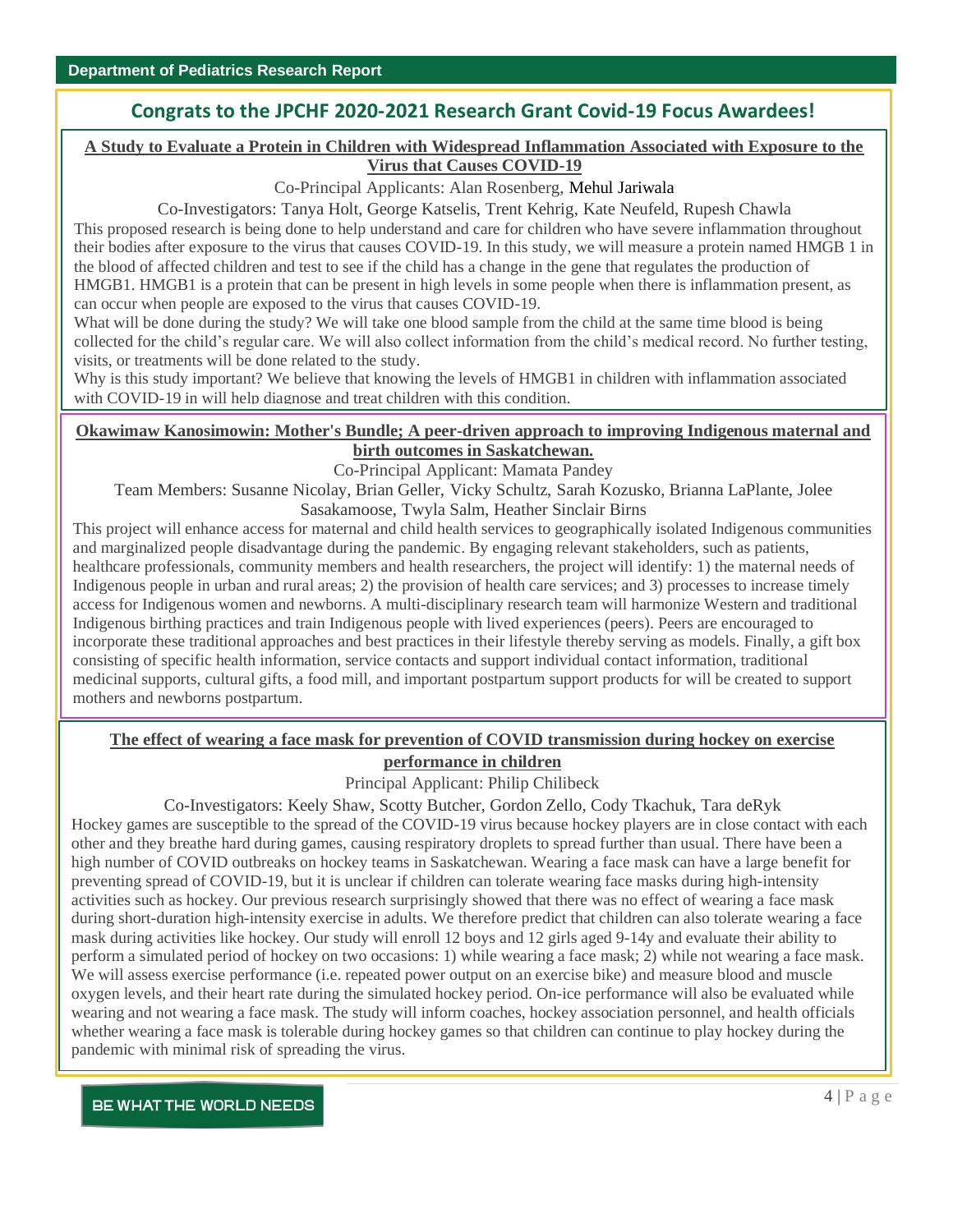…. JPCHF Awardees Continued from pg. 4

#### **Dried blood spot testing for diabetes in youth who are at-risk for developing type 2 diabetes**

Co-Principal Applicants: Mark Inman, Daphne Yau

Co-Investigators: Munier Nour, James Robertson, Helen Hunter-Tootoosis, Shauna Flavelle, Mallory McNiven, Joshua Buse, Netusha Thevaranjan

Pediatric type 2 diabetes is a condition with short-term and long-term health consequences that is increasing in prevalence in youth and adolescents in Saskatchewan, especially those of First Nations descent. As a result, this study will attempt to provide an opportunity to provide culturally-specific health education and promotion to help raise awareness of this health issue and provide preventative strategies to help reduce the risk of diabetes developing. Further, this study will offer youth and adolescents, ages 12-17, the opportunity to undergo a novel screening test for type 2 diabetes (the dried blood spot card for hemoglobin A1c testing) that can be done in one's home community. This will allow for early detection of diabetes in high risk individuals and ensure early and prompt diabetes management. By engaging in this study, this may help to ensure the option of the dried blood spot card for hemoglobin A1c testing is available to all pediatric patients in rural and remote communities in Saskatchewan to ensure that pediatric type 2 diabetes is diagnosed early and managed well early. This study may also help to build community capacity in ensuring prevention strategies to help reduce the risk of developing diabetes in youth and adolescents as well as their parents.

# **CIHR Spring Project Grant Awardees**

Congratulations to the following team on their successful CIHR Spring Project Grant award titled, 'Developing Culturally Appropriate and Community Informed Virtual Healthcare for Pediatric Specialized Acute Care Services in Saskatchewan's Rural and Remote Indigenous Communities' in the amount of **\$1,273,726.**

**The Team**



**Co-investigator** includes **Gail Boehme**, **Lorna Breitkreuz**, **Moses E Gordon**, and **Emily Grafton**. Funds managed through the **U of Regina**

Indigenous children in remote Canadian communities are at risk, as access to specialized medical resources is challenging. In the absence of direct paediatric specialist care, children are often transported unnecessarily to distant care centres, separating them from their families and communities. As sick Indigenous children from these remote communities are presenting to their health centre, a solution that is culturally appropriate, community informed, and enables an early diagnosis, intervention and refined transport triaging must be sought. Virtual care has the potential to address these challenges. Building on lessons learned from our virtual care pilot platform in a remote Northern Indigenous community, the goal of our study is to introduce virtual technology to at least 13 other rural and remote Indigenous communities. Consistent with The Truth and Reconciliation Commission's Calls to Action, Indigenous children will receive timely and culturally safe paediatric healthcare. With 24/7 access to a paediatric intensivist, all sick children < 17 years will be virtually assessed, managed, triaged, and if necessary, receive virtual follow-up. Data from our pilot suggests that this should result in a decreased need for children to be transported out of their communities, and when necessary, expedited to tertiary care. Unfortunately, the cultural appropriateness of virtual care in Indigenous communities is unknown, as they have been largely implemented without considering Indigenous notions of wellbeing. A community based participatory research approach will guide the creation of the platform, with subsequent modifications facilitated through perspectives from local care providers and family members post virtual encounter. Ultimately, recommendations will be suggested to guide future virtual healthcare initiatives in Indigenous communities.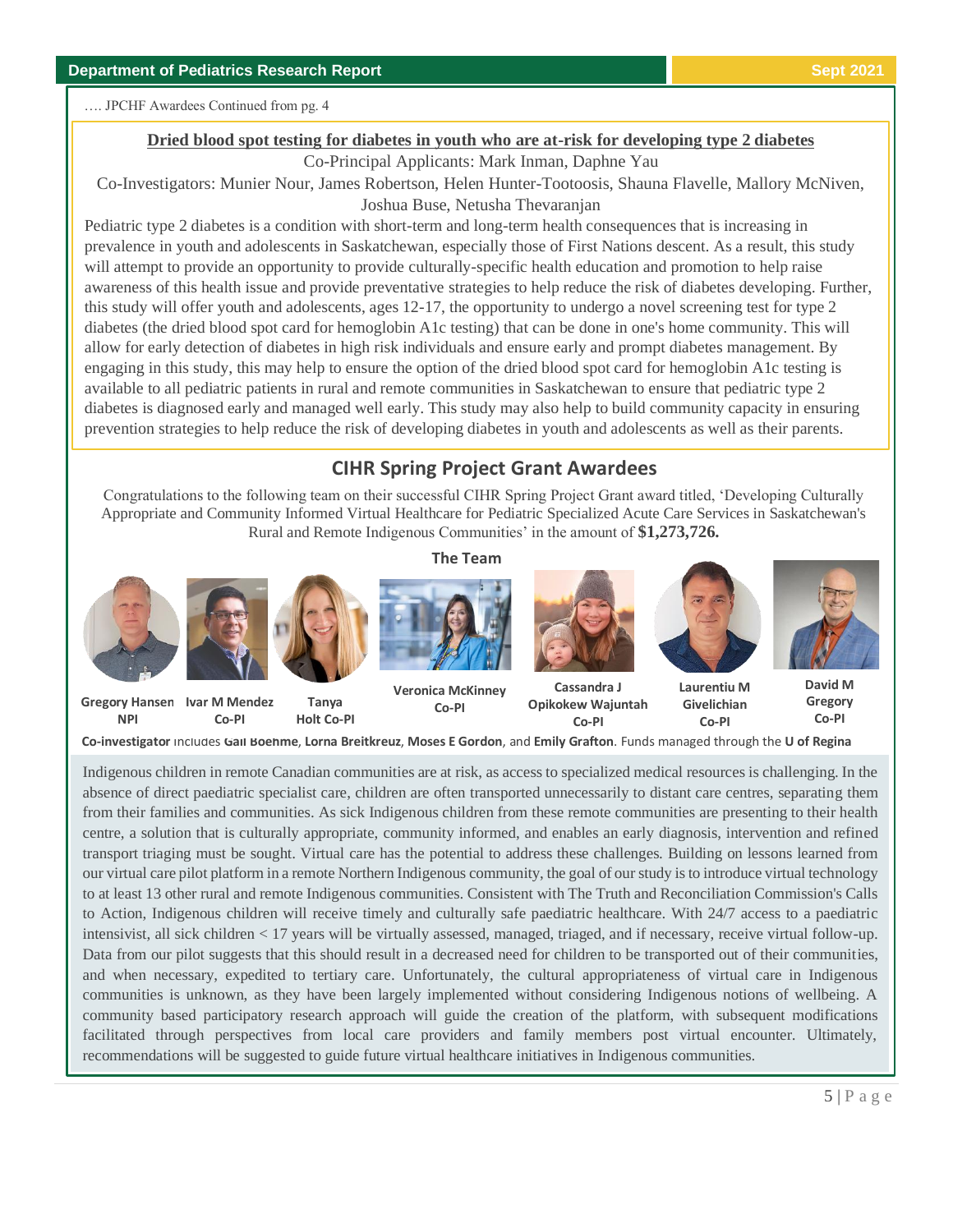|                  | <b>Coming Events</b>                                                                                                                                                                                                   |
|------------------|------------------------------------------------------------------------------------------------------------------------------------------------------------------------------------------------------------------------|
| <b>Oct 21</b>    | Pediatric Grand Rounds: Drs. Erica Phipps & Eric Crighton present: Building Capacity for Education<br>and Advocacy on Environmental Toxic Exposures                                                                    |
| <b>Oct 21</b>    | Mingling Minds seminar series: Dr. Darryl Falzarano will be presenting his research, "Development<br>of SARS-CoV-2 animal models for vaccine and therapeutic evaluation"                                               |
| <b>Oct 26</b>    | COVID-19 in SK: 19-months on. A conversation with an epidemiologist Café-Sci-YXE hosts Dr.<br>Nazeem Muhajarine, USask Community Health & Epidemiology, as he shares insights about our<br>current pandemic situation. |
| <b>Oct 28</b>    | Pediatric Grand Rounds: Visiting Lecture series welcomes: Dr. Nicola Wright                                                                                                                                            |
| <b>Nov 13</b>    | 2021 n's Summer Research Projects Due Nov 13!<br>2021 Dean's Project Proposal (usask.ca) NEW 2021 Dean's Projects Guidelines deans-<br>application-overview (usask.ca)                                                 |
| <b>Nov 18</b>    | Pediatric Grand Rounds: Visiting Lecture series welcomes: Dr. Hilary Vernon                                                                                                                                            |
| <b>Nov 16-18</b> | Saskatchewan Health Research Showcase Presented by Saskatchewan Centre for<br>Patient-Oriented Research (SCPOR) and Saskatchewan Health Authority (SHA)                                                                |
| <b>Nov 22-26</b> | Children's Healthcare Canada Call for Abstracts for the 2021 Annual Conference<br>The theme of this year's event is, "From Crisis to Catalyst: The Next Chapter for Children's<br>Healthcare".                         |
| <b>Nov 25</b>    | Pediatric Grand Rounds: Visiting Lecture series welcomes: Dr. Graham Thompson                                                                                                                                          |
| <b>Nov 26-27</b> | 2021 Pain and Therapeutics Virtual Conference                                                                                                                                                                          |
| Dec <sub>2</sub> | Pediatric Grand Rounds: Visiting Lecture series welcomes: Dr. Wayne Cutfield                                                                                                                                           |
| Dec <sub>9</sub> | Pediatric Grand Rounds: Dr. Caroline Tait                                                                                                                                                                              |
| <b>Dec 16</b>    | Pediatric Grand Rounds: Dr. Ayisha Kurji                                                                                                                                                                               |

# Pediatric Neurology Editor's Pick 2021

Congratulations to **Dr. Richard Huntsman** on his publication titled, '[Dosage Related Efficacy and Tolerability of](https://www.frontiersin.org/articles/10.3389/fneur.2019.00716/full)  20212021[Cannabidiol in Children With Treatment-Resistant Epileptic Encephalopathy: Preliminary Results of the CARE-E Study](https://www.frontiersin.org/articles/10.3389/fneur.2019.00716/full)', which is featured as part of Frontiers in Neurology - [Pediatric Neurology Editor's Pick 2021](https://www.frontiersin.org/research-topics/23287/pediatric-neurology-editors-pick-2021). This article was selected by Chief Editor, Prof Wilmshurst to showcase the best-received spontaneous articles from the past couple of years.





#### Dosage Related Efficacy and Tolerability of Cannabidiol in **Children With Treatment-Resistant Epileptic Encephalopathy: Preliminary Results of the CARE-E Study** Richard J. Huntsman, Richard Tang-Wai, Jane Alcorn, Stephanie Vuong,

Bryan Acton, Scott Corley, Robert Laprairie, Andrew W. Lyon, Simona Meier, Darrell D. Mousseau, Doris Newmeyer, Erin Prosser-Loose, Blair Seifert, Jose Tellez-Zenteno, Linda Huh., Edward Leung and Philippe Major

Brief Research Report Purpose: There is uncertainty regarding the appropriate dose of Cannabidiol (CBD) for childhood epilepsy. We present the preliminary data of seven participants from the Cannabidiol in Children with Refractory Epileptic Encephalopathy (CARE-E) ...

Published on 03 July 2019 Front. Neurol. doi: 10.3389/fneur.2019.00716

21,373 total views **Altmetric** 209

### BE WHAT THE WORLD NEEDS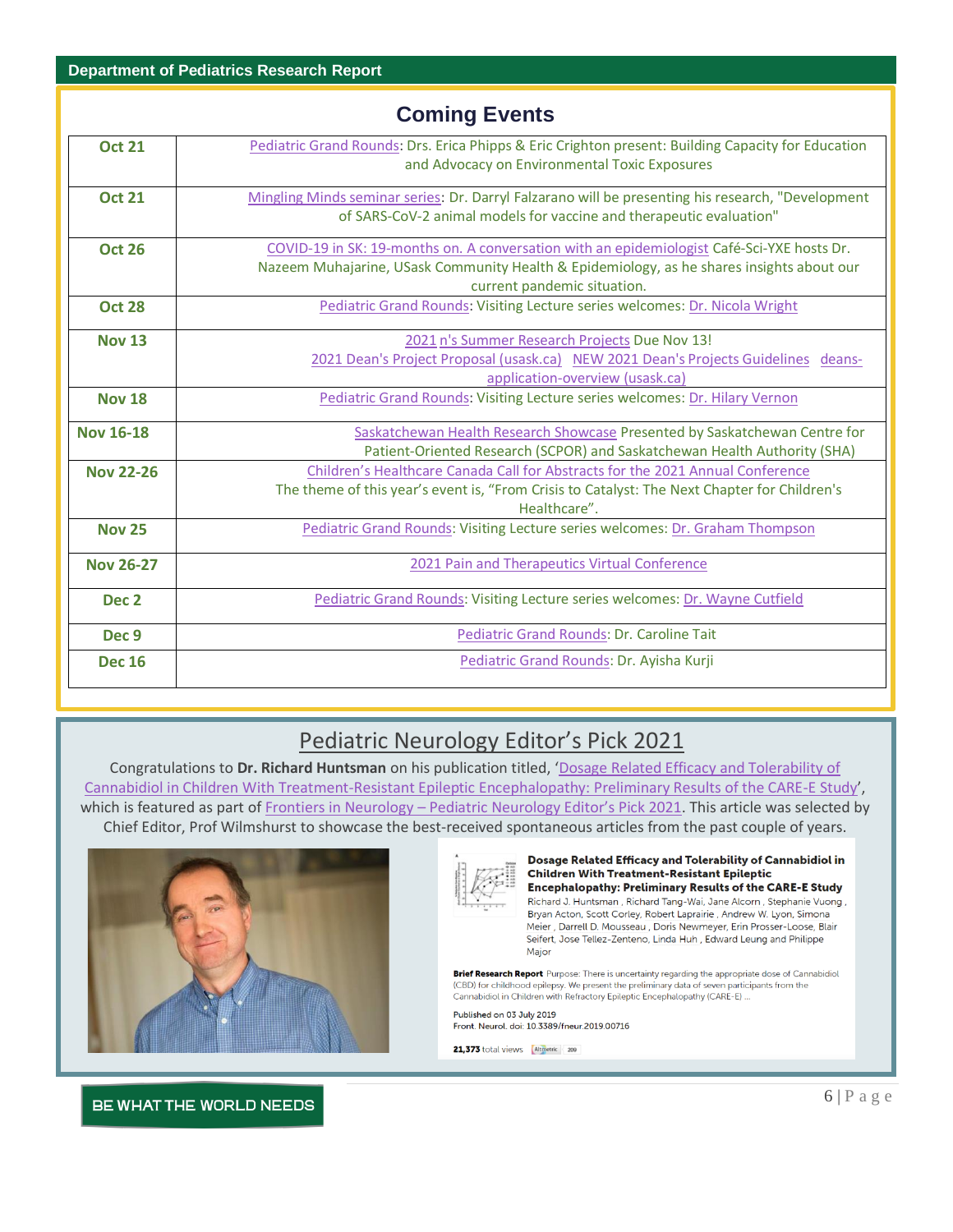# **2021 July - Sept Publications**

- o Arya N, Redditt VJ, Talavlikar R, Holland T, Brindamour M, Wright V, Saad A, Beukeboom C, Coakley A, Rashid M, Pottie K. [Caring for Refugees and Newcomers in the Post-COVID-19 Era: Evidence Review and Advice for FPs and Health Care](https://pubmed.ncbi.nlm.nih.gov/34385214/)  [Professionals](https://pubmed.ncbi.nlm.nih.gov/34385214/) Can Fam Physician. 2021 Aug;67(8): e209-e216.
- o Baerg K, Smith-Fehr J, Marko J, Loewy A, Blaser Farrukh J, Olson T. [Learning needs of family physicians, pediatricians and](https://journalhosting.ucalgary.ca/index.php/cmej/article/view/70049#.YVSrVeuNmFM.twitter)  [obstetricians to support breastfeeding and inform physician education.](https://journalhosting.ucalgary.ca/index.php/cmej/article/view/70049#.YVSrVeuNmFM.twitter) Can. Med. Ed. J [Internet]. 2021Sep.29
- o Cyr A, Mondal P, Hansen G. [An Inconsistent Canadian Provincial and Territorial Response During the Early COVID-19](https://www.frontiersin.org/articles/10.3389/fpubh.2021.708903/full)  [Pandemic](https://www.frontiersin.org/articles/10.3389/fpubh.2021.708903/full) Frontiers in Public Health. 2021 Sept 27;9:1405.
- o Davis, A. L., Sunderji, A., Marneni, S. R., Seiler, M., Hall, J. E., Cotanda, C. P., Klein, E. J., Brown, J. C., Gelernter, R., Griffiths, M. A., Hoeffe, J., Gualco, G., Mater, A., Manzano, S., Thompson, G. C., Ahmed, S., Ali, S., Goldman, R. D., & International COVID-19 Parental Attitude Study (COVIPAS) Group (2021)[. Caregiver-reported delay in presentation to](https://www.ncbi.nlm.nih.gov/pmc/articles/PMC8366744/)  [pediatric emergency departments for fear of contracting COVID-19: a multi-national cross-sectional study.](https://www.ncbi.nlm.nih.gov/pmc/articles/PMC8366744/) *CJEM*, 1–9.
- o DiLabio J, Zwicker JG, Sherlock R, Daspal S, Shah PS, Shah V; Canadian Neonatal Network and Canadian Neonatal Follow-Up Network. Maternal age and long-term neurodevelopmental outcomes of preterm infants < 29 weeks gestational age. J Perinatol. 2021 Jun;41(6):1304-1312.
- o Drouin O, Hepburn CM, Farrar DS, Baerg K, Chan K, Cyr C, Donner EJ, Embree JE, Farrell C, Forgie S, Giroux R, Kang KT, King M, Laffin M, Luu TM, Orkin J, Papenburg J, Pound CM, Price VE, Purewal R, Sadarangani M, Salvadori MI, Top KA, Viel-Thériault I, Kakkar F, Morris SK. [Characteristics of children admitted to hospital with acute SARS-CoV-2](https://www.cmaj.ca/content/193/38/E1483)  [infection in Canada in 2020.](https://www.cmaj.ca/content/193/38/E1483) CMAJ Sep 2021, 193 (38) E1483-E1493
- o Finch SL, Rosenberg AM, Kusalik AJ, Maleki F, Rezaei E, Baxter-Jones A, Benseler S, Boire G, Cabral D, Campillo S, Chédeville G, Chetaille AL, Dancey P, Duffy C, Duffy KW, Guzman J, Houghton K, Huber AM, Jurencak R, Lang B, Laxer RM, Morishita K, Oen KG, Petty RE, Ramsey SE, Roth J, Schneider R, Scuccimarri R, Stringer E, Tse SML, Tucker LB, Turvey SE, Szafron M, Whiting S, Yeung RS, Vatanparast H; BBOP Study Group. [Higher concentrations of vitamin D in](https://pubmed.ncbi.nlm.nih.gov/34311227/)  [Canadian children with juvenile idiopathic arthritis compared to healthy controls are associated with more frequent use of](https://pubmed.ncbi.nlm.nih.gov/34311227/)  [vitamin D supplements and season of birth.](https://pubmed.ncbi.nlm.nih.gov/34311227/) Nutr Res. 2021 Aug;92:139-149.
- o Finkelstein, Y., Maguire, B., Zemek, R., Osmanlliu, E., Kam, A. J., Dixon, A., Desai, N., Sawyer, S., Emsley, J., Lynch, T., Mater, A., Schuh, S., Rumantir, M., Freedman, S. B., & Pediatric Emergency Research Canada (PERC) (2021)[. Effect of the](https://www.ncbi.nlm.nih.gov/pmc/articles/PMC8327936/)  [COVID-19 Pandemic on Patient Volumes, Acuity, and Outcomes in Pediatric Emergency Departments: A Nationwide](https://www.ncbi.nlm.nih.gov/pmc/articles/PMC8327936/)  [Study.](https://www.ncbi.nlm.nih.gov/pmc/articles/PMC8327936/) *Pediatric emergency care*, *37*(8), 427–434.
- o Goren R, Pullenayegum E, Blanchette VS, Dover S, Carcao M, Israels SJ, Chan A, Rivard GE, Steele M, Cloutier S, Klaassen RJ, Sinha R, Price VE, Laferriere N, Paradis E, Wu JK, Feldman BM. [Patterns of joint damage in severe](https://pubmed.ncbi.nlm.nih.gov/34015166/)  [haemophilia A treated with prophylaxis. Haemophilia.](https://pubmed.ncbi.nlm.nih.gov/34015166/) 2021 Jul;27(4):666-673.
- o Galante GJ, Schantz DI, Myers KA, Pockett CR, Rebeyka IM, Mackie AS. [Echocardiographic Screening for Postoperative](https://pubmed.ncbi.nlm.nih.gov/34086097/)  [Pericardial Effusion in Children.](https://pubmed.ncbi.nlm.nih.gov/34086097/) Pediatr Cardiol. 2021 Jun 4.
- o Joffe AR, Hansen G, Tibballs J. [The World Brain Death Project: The More You Say It Does Not Make It True.](https://pubmed.ncbi.nlm.nih.gov/34129525/) J Clin Ethics. 2021 Summer;32(2):97-108
- o Heale LD, Houghton KM, Rezaei E, Baxter-Jones ADG, Tupper SM, Muhajarine N, Benseler SM, Boire G, Cabral DA, Campillo S, Chédeville G, Chetaille AL, Dancey P, Duffy C, Duffy KW, Ellsworth J, Guzman J, Huber AM, Jurencak R, Lang B, Laxer RM, Morishita K, Oen KG, Petty RE, Ramsey SE, Roth J, Schneider R, Scuccimarri R, Spiegel L, Stringer E, Tse SML, Tucker LB, Turvey SE, Yeung RSM, Rosenberg AM; BBOP Study Group. [Clinical and psychosocial stress factors](https://pubmed.ncbi.nlm.nih.gov/34187498/)  [are associated with decline in physical activity over time in children with juvenile idiopathic arthritis.](https://pubmed.ncbi.nlm.nih.gov/34187498/) Pediatr Rheumatol Online J. 2021 Jun 29;19(1):97.
- o Kandraju H, Kanungo J, Lee KS, Daspal S, Adie MA, Dorling J, Ye XY, Lee SK, Shah PS; Canadian Neonatal Network (CNN); [Canadian Preterm Birth Network \(CPTBN\) Investigators. Association of Co-Exposure of Antenatal Steroid and](https://pubmed.ncbi.nlm.nih.gov/33741365/)  [Prophylactic Indomethacin with Spontaneous](https://pubmed.ncbi.nlm.nih.gov/33741365/) Intestinal Perforation. J Pediatr. 2021 Aug;235:34-41.e1.
- o Lin YC, Keenan K, Gong J, Panjwani N, Avolio J, Lin F, Adam D, Barrett P, Bégin S, Berthiaume Y, Bilodeau L, Bjornson C, Brusky J, Burgess C, Chilvers M, Consunji-Araneta R, Côté-Maurais G, Dale A, Donnelly C, Fairservice L, Griffin K, Henderson N, Hillaby A, Hughes D, Iqbal S, Itterman J, Jackson M, Karlsen E, Kosteniuk L, Lazosky L, Leung W, Levesque V, Maille É, Mateos-Corral D, McMahon V, Merjaneh M, Morrison N, Parkins M, Pike J, Price A, Quon BS, Reisman J, Smith C, Smith MJ, Vadeboncoeur N, Veniott D, Viczko T, Wilcox P, van Wylick R, Cutting G, Tullis E, Ratjen F, Rommens JM, Sun L, Solomon M, Stephenson AL, Brochiero E, Blackman S, Corvol H, Strug LJ[. Correction to: Cystic fibrosis-related diabetes onset can be predicted](https://pubmed.ncbi.nlm.nih.gov/34389817/)  [using biomarkers measured at birth.](https://pubmed.ncbi.nlm.nih.gov/34389817/) Genet Med. 2021 23(5):927-933.